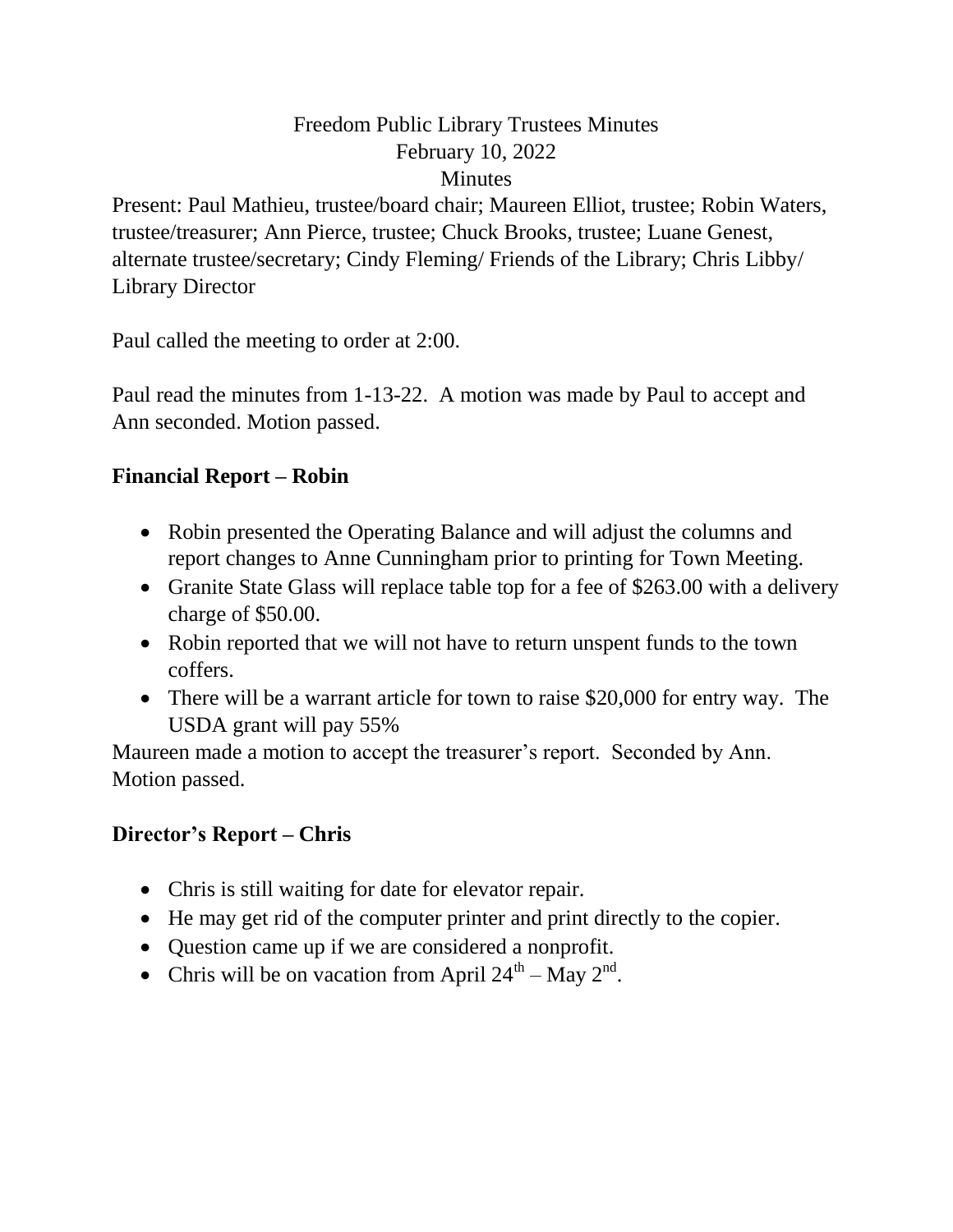## **Chuck's report of Morrow Donation Grant Application**

- Chuck met with Thrivent. Robin will have to meet with Bob O'Neil at his office. Once the money if in hand, a public hearing to accept the gift must be scheduled.
- The USDA application has been sent. Chuck thanks Rick Holt for his help. All requirements have been met.

Luane was welcomed as alternate member.

#### **Main Agenda**

- It was decided that we would ask someone to come into the library to evaluate what a fair fee would be for the janitorial service. Chris created a list of duties. Ann will call someone on the service list. Mark made \$15.00 an hour.
- The library will be open from  $12:00 3:00$  On March  $12<sup>th</sup>$  so that Chris and Amanda can attend the town meeting.
- Personnel Policies

 Chris presented revised policies. Background checks and hiring policies were discussed. Background checks will be on hold until the State of NH votes on HB1529. This bill will "require prospective employees and volunteers of public libraries to obtain a background check prior to commencing employment or volunteer service."

 Luane and Ann will research hiring policies at other libraries to give to Chris so that hiring policies can be added to the personnel policies.

• A motion to accept the 2/10/22 Personnel Policies was made by Luane and seconded by Ann . The motion passed.

Meeting Adjourned at 4:25 Next Meeting: March 10, 2022 at 2:00 pm